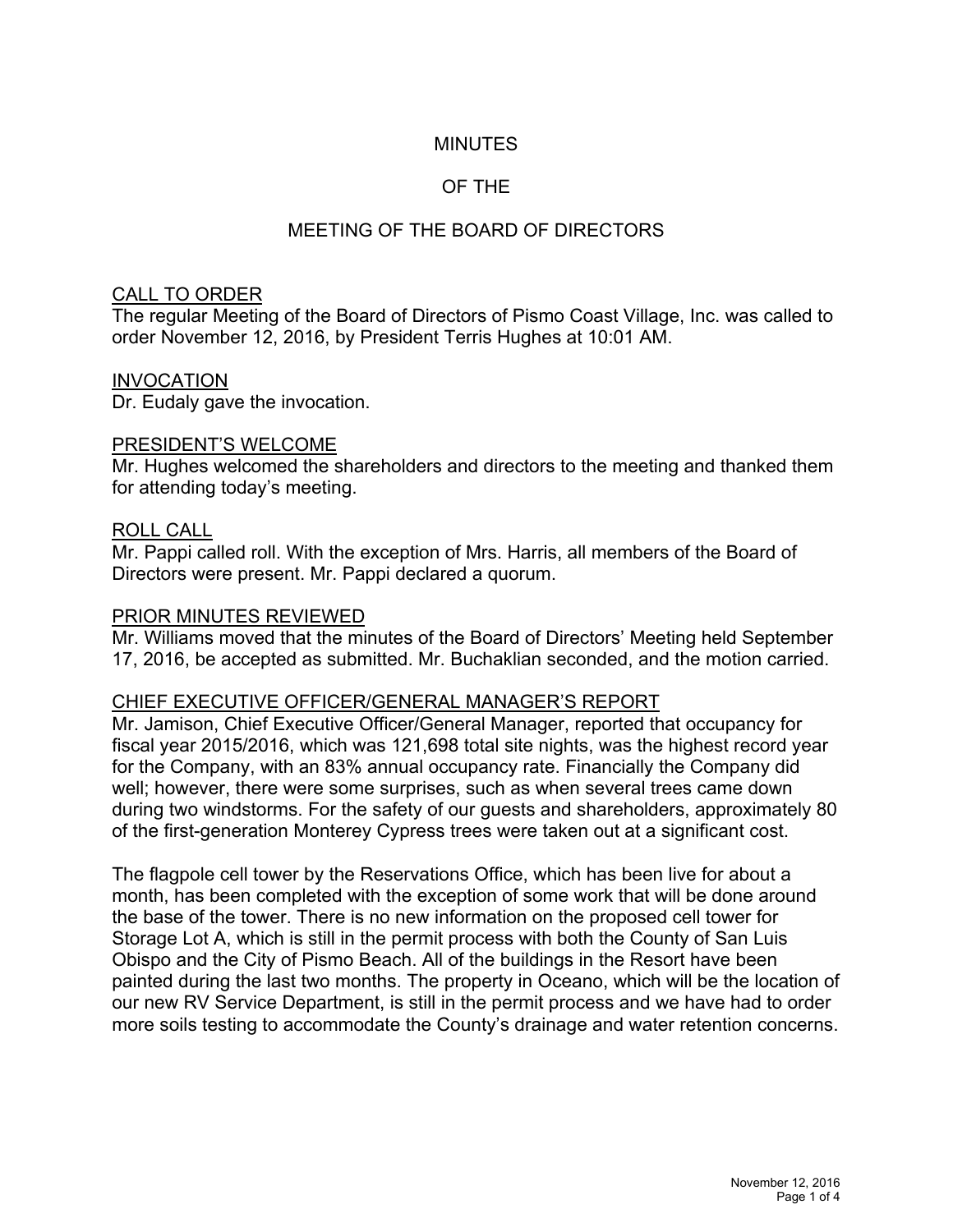Mr. Jamison reported that Charles Amian, Operations Manager, and Darrell Sisk, Reservations Supervisor, both attended the National ARVC convention and trade show in Texas a few weeks ago. Charles was recently appointed to the ARVC Board of Directors, and Darrell, who is the current president of CalARVC, presented two seminars on Wi-Fi information at the event.

#### EXECUTIVE AND PERSONNEL & COMPENSATION/BENEFITS COMMITTEES' REPORT

Mr. Nelson, Chair of the Personnel & Compensation/Benefits Committee, reported that a joint meeting was held yesterday. In addition to the members of the committees, Mr. Jamison was present. During that meeting, the report from the outside auditors was reviewed, and no issues were found. Bonuses, based on financial performance of the Company and employee performance for the year, have been distributed to staff. He reported that the 401(k) Plan is in the process of migrating from Prime Plan Solutions to Aspire Smart Retirement Solutions, with the changeover to be completed in January 2017. The Personnel & Compensation/Benefits Committee is continuing to review plan advisors for the 401(k) Plan, and the goal is to have a recommendation to present to the Board during the first quarter of 2017.

## FINANCE COMMITTEE REPORT

Mr. Hardesty, Chair, said his Committee met this morning. All committee members were present. Mr. Jamison and Mr. Hughes were also in attendance. The Committee reviewed the September and October 2016 financial statements and found all to be in order. The Balance Sheet is strong. Also reviewed was the status of the capital expenditures for fiscal year 2016/2017.

#### OPERATIONS COMMITTEE REPORT

Mr. Plumley, Chair, said that the Operations Committee met this morning. The Committee discussed the rules and regulations, and the subject of keeping birds out of the trash receptacles. The Committee will revisit this subject at a future meeting.

#### AUDIT COMMITTEE REPORT

Mr. Enns, Chair, said the Committee met yesterday. Also in attendance were Mr. Hardesty, Mr. Jamison and Accounting Supervisor Kitty Karstetter. The Committee met by conference call with the lead auditors from the accounting firm, Brown Armstrong CPA, to discuss the results of their external audit. We do not yet have their audit report, however, the auditors reported that there were no significant exceptions found during their review. The Committee also discussed the subject of information technology for the Company, and Mr. Enns will present information on a proposal we received from Clever Ducks, a local IT company, during Closed Session.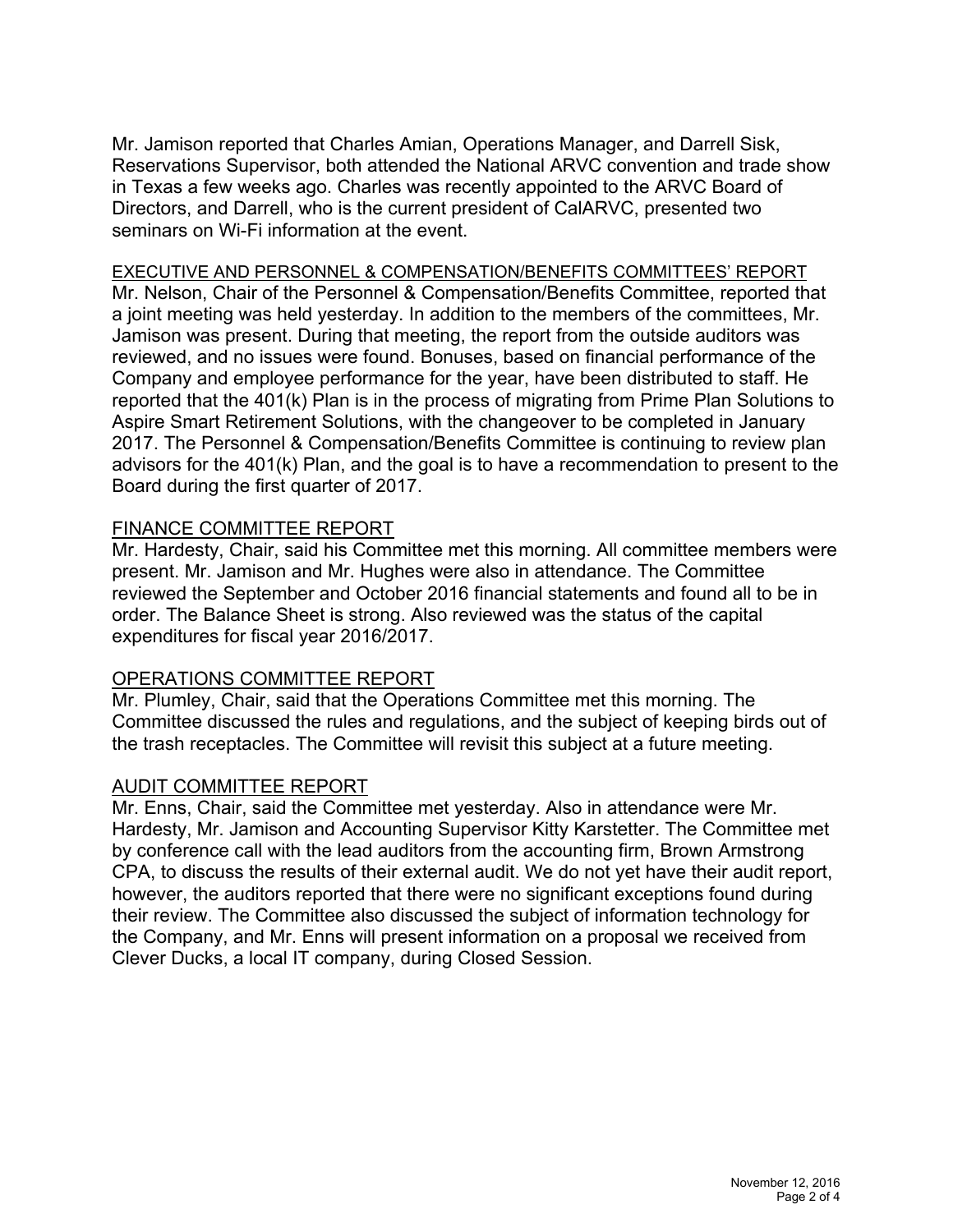# NOMINATING COMMITTEE REPORT

Mr. Hearne, Chair, said the Committee met yesterday. All Committee members were present with the exception of Mrs. Harris. He thanked the members of his committee for their work during the year. During their meeting, the Committee reviewed a letter received from a board applicant. Following that, the Committee interviewed one new candidate and one returning candidate. The Committee also reviewed their Board Application Log and List of Top Candidates. The Committee will present a motion during Closed Session concerning possible Board vacancies and the recommended slate of nominees for the Board of Directors for 2017.

# ENVIRONMENTAL, HEALTH & SAFETY ADVISORY COMMITTEE REPORT

Mr. Buchaklian, Chair, reported that the Committee met yesterday morning. Mr. Hughes was also in attendance at the meeting. Using the concept of a tsunami hitting the Resort during the night, the Committee discussed the current evacuation plan for the Resort. During the discussion, Mr. Hughes had suggested that this discussion continue with the Natural Disaster Plan Committee at a later time. The Committee toured the RV Shop, interviewed RV Service Manager John Rosecrans, and updated the List of Advisories.

## SHAREHOLDERS' COMMENTS

A shareholder asked about the locations of the separate handicap facilities at the Restrooms. Mr. Jamison confirmed that there were separate private facilities at all of the restrooms with the exception of Restroom 3 and the pool area restrooms. The shareholder also commented that the outside landscaping company does not collect the clippings after they mow the grass areas, which creates a mess.

A shareholder commented that the grass looks wonderful and she appreciates that the landscapers do not start mowing lawns at 8 AM any longer. She also commented that, when her trailer was brought down from the Mesa storage lot, it was covered with spider webs. She asked if we had ever considered spraying for insects. Mr. Jamison reported that we are not currently spraying the lots.

A shareholder asked if there was a reason that the Pledge of Allegiance was not done at Board meetings.

A shareholder commented about the number of barking dogs in the resort, stating that the barking wakes her up in the mornings. She suggested that dog owners be reminded to take care of their pets.

A shareholder commented about the parking areas around the restroom facilities, stating that some of our guests are parking in those spaces long-term. He suggested putting a time limit on the parking by the restrooms so that guests with mobility issues might have an opportunity to use those spaces.